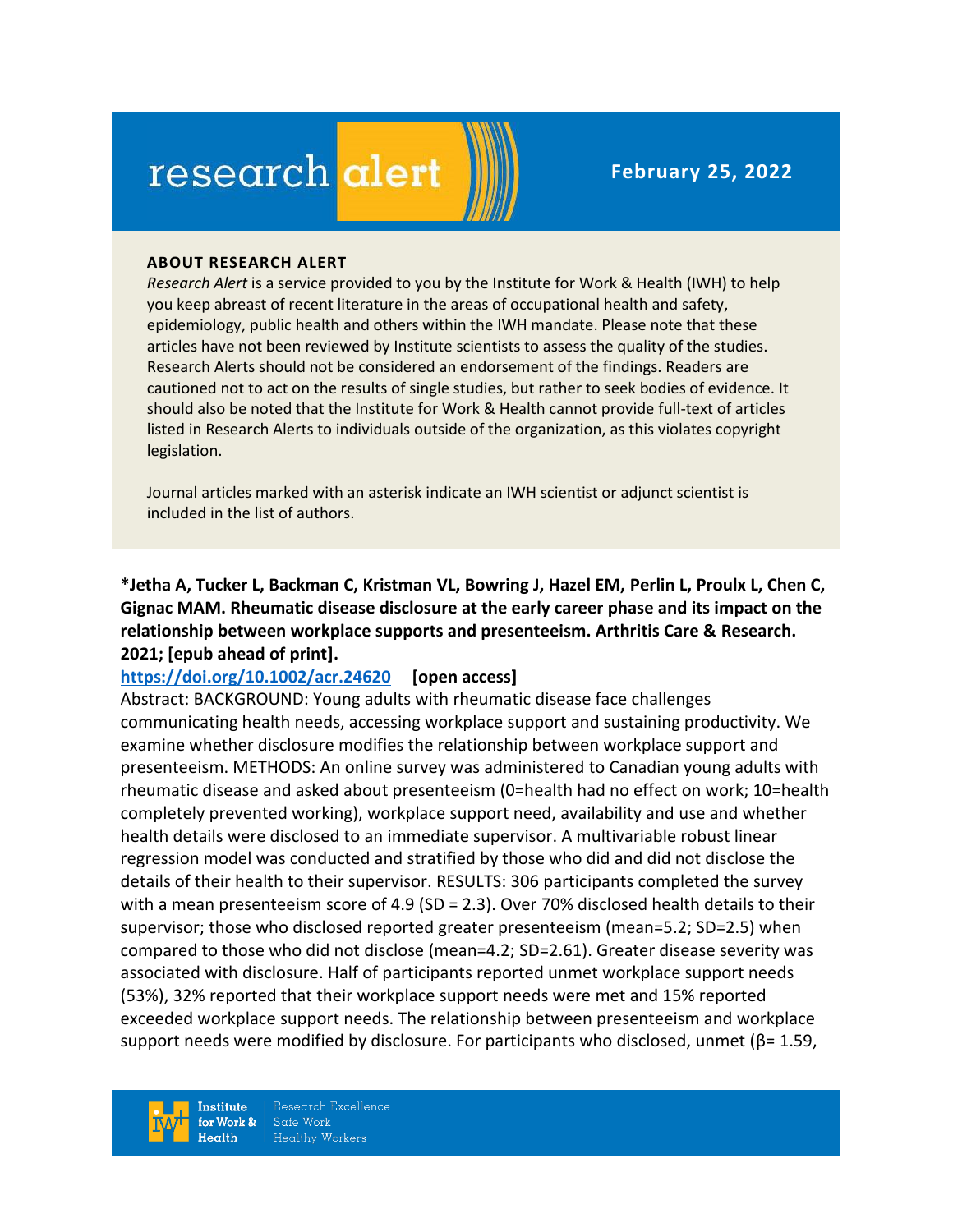95% CI 0.75, 2.43) and met workplace support needs (β= 1.25, 95% CI 0.39, 2.11) were associated with greater presenteeism when compared to those with exceeded workplace support needs. CONCLUSION: To address presenteeism, strategies should be developed for young adults with rheumatic disease to foster access to available workplace supports and navigate disclosure decisions

# **\*Kokorelias KM, Gignac MAM, Naglie G, Rittenberg N, and Cameron JI. Caregivers' decisionmaking for health service utilisation across the Alzheimer's disease trajectory. Health and Social Care in the Community. 2021; [epub ahead of print].**

## **<https://doi.org/10.1111/hsc.13464>**

Abstract: Health and social care services can enhance the community experiences of people with Alzheimer's disease and their caregivers but making decisions about service use is complex. Using a grounded theory methodology, we explored service use decision-making in 40 spousal and adult children caregivers for people with Alzheimer's disease across the caregiving and disease trajectory. Participants' perception of their initial service interactions influenced their decision-making process and use of services. Difficulties navigating the healthcare system and finding available services also influenced decision-making. Caregivers make decisions to sustain care in the community that change throughout the caregiving and disease trajectory. Two key factors influence service use (a) the goals of caregiving and (b) the practicalities of accessing services. Both factors change across caregiving phases. By expanding our understanding of how caregivers make service use decisions, we can augment future practice to help caregivers access services that can better support them across the disease trajectory

**\*Ross LE, Kinitz DJ, and Kia H. Pronouns are a public health issue. American Journal of Public Health. 2022; 112(3):360-362. <https://doi.org/10.2105/AJPH.2021.306678>**

**\*Sharpe K, McGrail K, Mustard C, and McLeod C. A framework for understanding how variation in health care service delivery affects work disability management. Journal of Occupational Rehabilitation. 2022; [epub ahead of print].**

## **<https://doi.org/10.1007/s10926-021-10016-5>**

Abstract: Introduction Differences in disability duration after work injury have been observed across jurisdictions, regions and urban and rural settings. A key aspect of effective disability management is the access and utilization of appropriate and high quality health care. This paper presents a framework for analyzing and thus understanding how health service spending and utilization vary across and within work disability management schemes and affect work disability management. Methods Our framework was developed through a literature review and policy analysis. Existing frameworks describing geographic variation in general health care systems identified factors believed to drive that variation. A review of policy and practice documents from Canada's no-fault cause-based work disability

**Institute** for Work &  $Heath$ 

Research Excellence Safe Work **Healthy Workers**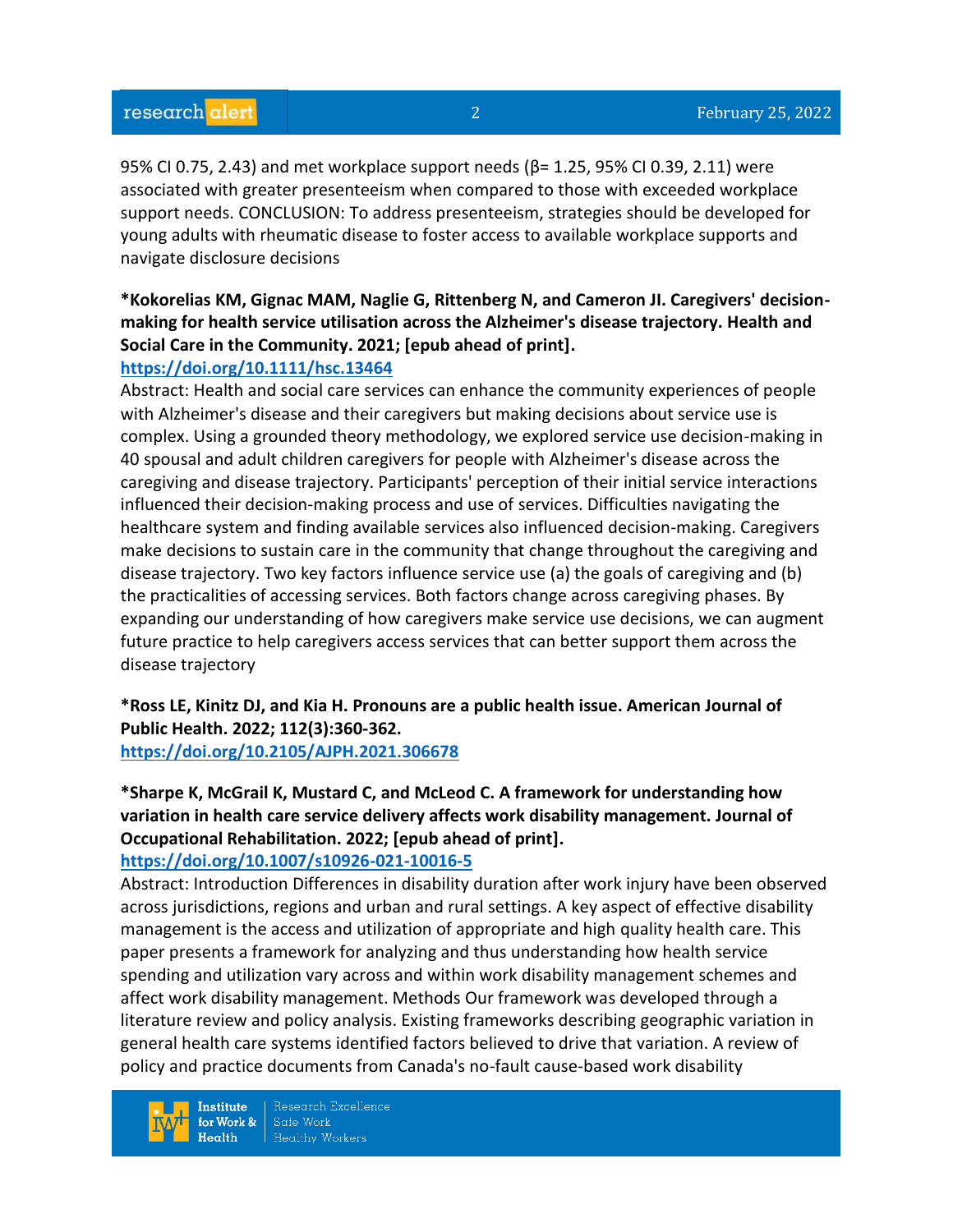management system identified factors relevant to work disability systems. Results We expand on previous frameworks by taking a systems approach that centers on factors relevant to the work disability management system. We further highlight predisposing, enabling, workplace environment and need-based factors that could lead to variation in health care spending and utilization across and within jurisdictions. These factors are described as shaping the interactions between workers, health care providers, employers and work disability management system actors, and influencing work disability management health and employment outcomes. Conclusion Our systems-focused approach offers a guide for researchers and policymakers to analyze how various factors may influence spending and utilization across regions and to identify areas for improvement in health care delivery within work disability management systems. Next steps include testing the framework in an analysis looking at geographic variation in spending and utilization across and within Canadian work disability management systems

# **Anand P, Allen HL, Ferrer RL, Gold N, Gonzales Martinez RM, Kontopantelis E, et al. Workrelated and personal predictors of COVID-19 transmission: evidence from the UK and USA. Journal of Epidemiology & Community Health. 2022; 76(2):152-157.**

#### **<https://doi.org/10.1136/jech-2020-215208> [open access]**

Abstract: OBJECTIVE: To develop evidence of work-related and personal predictors of COVID-19 transmission. SETTING AND RESPONDENTS: Data are drawn from a population survey of individuals in the USA and UK conducted in June 2020. BACKGROUND METHODS: Regression models are estimated for 1467 individuals in which reported evidence of infection depends on work-related factors as well as a variety of personal controls. RESULTS: The following themes emerge from the analysis. First, a range of work-related factors are significant sources of variation in COVID-19 infection as indicated by self-reports of medical diagnosis or symptoms. This includes evidence about workplace types, consultation about safety and union membership. The partial effect of transport-related employment in regression models makes the chance of infection over three times more likely while in univariate analyses, transport-related work increases the risk of infection by over 40 times in the USA. Second, there is evidence that some home-related factors are significant predictors of infection, most notably the sharing of accommodation or a kitchen. Third, there is some evidence that behavioural factors and personal traits (including risk preference, extraversion and height) are also important. CONCLUSIONS: The paper concludes that predictors of transmission relate to work, transport, home and personal factors. Transport-related work settings are by far the greatest source of risk and so should be a focus of prevention policies. In addition, surveys of the sort developed in this paper are an important source of information on transmission pathways within the community

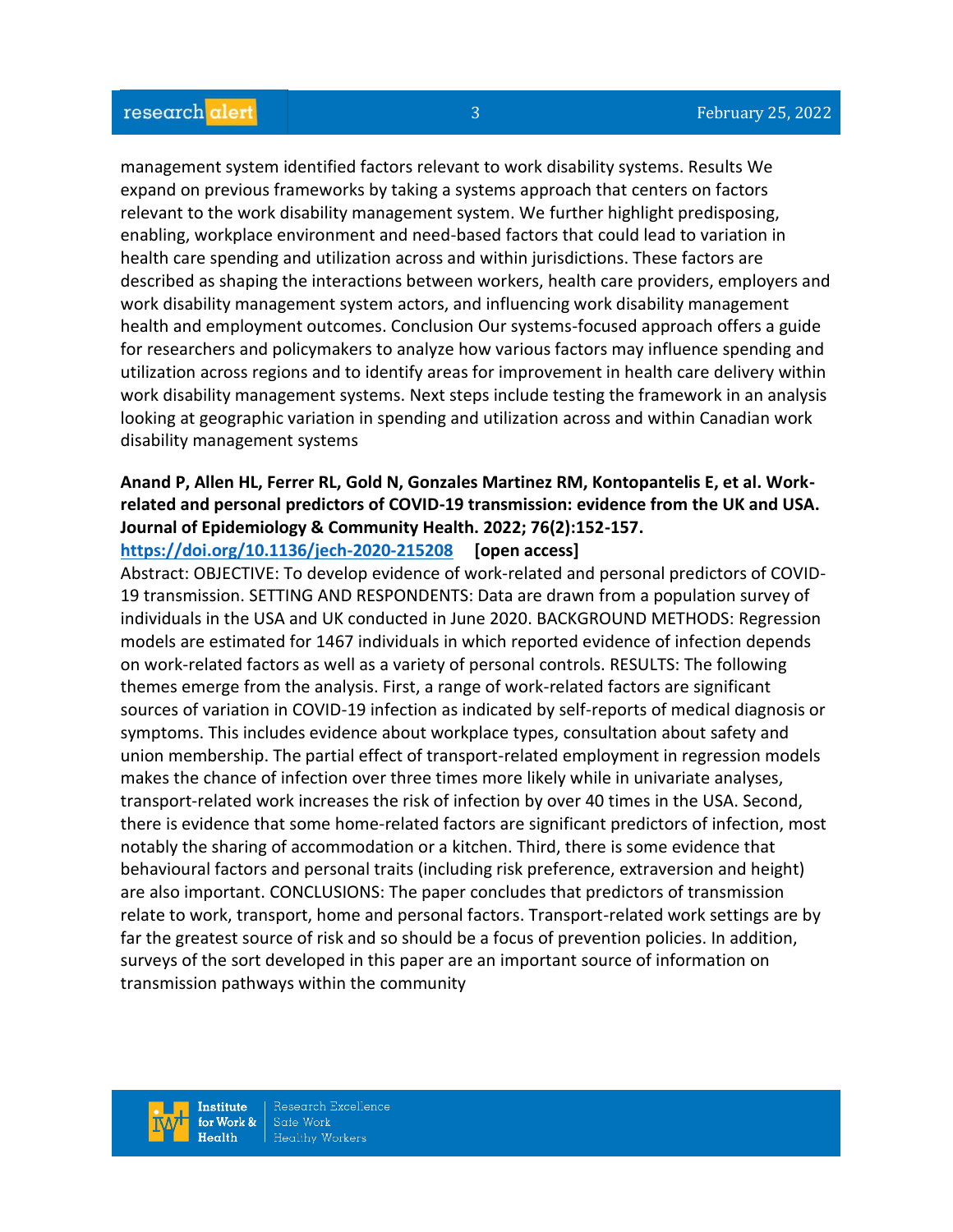**Andersen LL, Skovlund SV, Vinstrup J, Geisle N, Sorensen SI, Thorsen SV, et al. Potential of micro-exercise to prevent long-term sickness absence in the general working population: prospective cohort study with register follow-up. Scientific Reports. 2022; 12(1):2280. <https://doi.org/10.1038/s41598-022-06283-8> [open access]**

Abstract: This study assesses the potential of workplace-based micro-exercise (brief and simple exercise bouts) to prevent long-term sickness absence (LTSA) at the population level. In the Work Environment and Health in Denmark Study (2012-2018), we followed 70,130 workers from the general working population, without prior LTSA, for two years in the Danish Register for Evaluation of Marginalisation. We used Cox regression with model-assisted weights and controlled for various confounders. From 2012 to 2018, the percentage of workers in Denmark using workplace-based micro-exercise during and outside of working hours increased from 7.1 to 10.9% and from 0.8 to 1.4%, respectively. The incidence of longterm sickness absence (at least 30 days) was 8.4% during follow-up. The fully adjusted model showed reduced risk of long-term sickness absence from using micro-exercise during working hours, (HR 0.86, 95% CI 0.77-0.96), but not when used outside of working hours. If used by all workers, micro-exercise during working hours could potentially prevent 12.8% of incident long-term sickness absence cases (population attributable fraction). In conclusion, microexercise performed during working hours holds certain potential to prevent incident longterm sickness absence in the general working population. Large-scale implementation of workplace-based micro-exercise may represent an unexploited opportunity for public health promotion

**Branicki L, Kalfa S, and Brammer S. Conceptualizing responsible return to work: corporate social responsibility in relation to employee return to work after cancer. Work, Employment and Society. 2021; 35(6):1091-1114. <https://doi.org/10.1177/0950017020955092>** 

**Chong D, Chen L, Peng Y, and Yu A. Occupational noise-related perception and personal protection behavior among Chinese construction workers. Safety Science. 2022; 147:105629.**

**<https://doi.org/10.1016/j.ssci.2021.105629>** 

**Fujii R, Imai R, Shigetoh H, Tanaka S, and Morioka S. Task-specific fear influences abnormal trunk motor coordination in workers with chronic low back pain: a relative phase angle analysis of object-lifting. BMC Musculoskeletal Disorders. 2022; 23(1):161. <https://doi.org/10.1186/s12891-022-05118-x> [open access]**

Abstract: BACKGROUND: Pain-related fear influences impaired trunk movement (e.g., limited movement of range and velocity), but it is unclear how fear relates to trunk motor coordination (e.g., a more "in-phase" upper-lower trunk motion pattern). We conducted the present study to: (1) identify the motor coordination pattern of the in-phase upper-lower lumbar movements during the lifting, and (2) determine how pain-related fear is related to

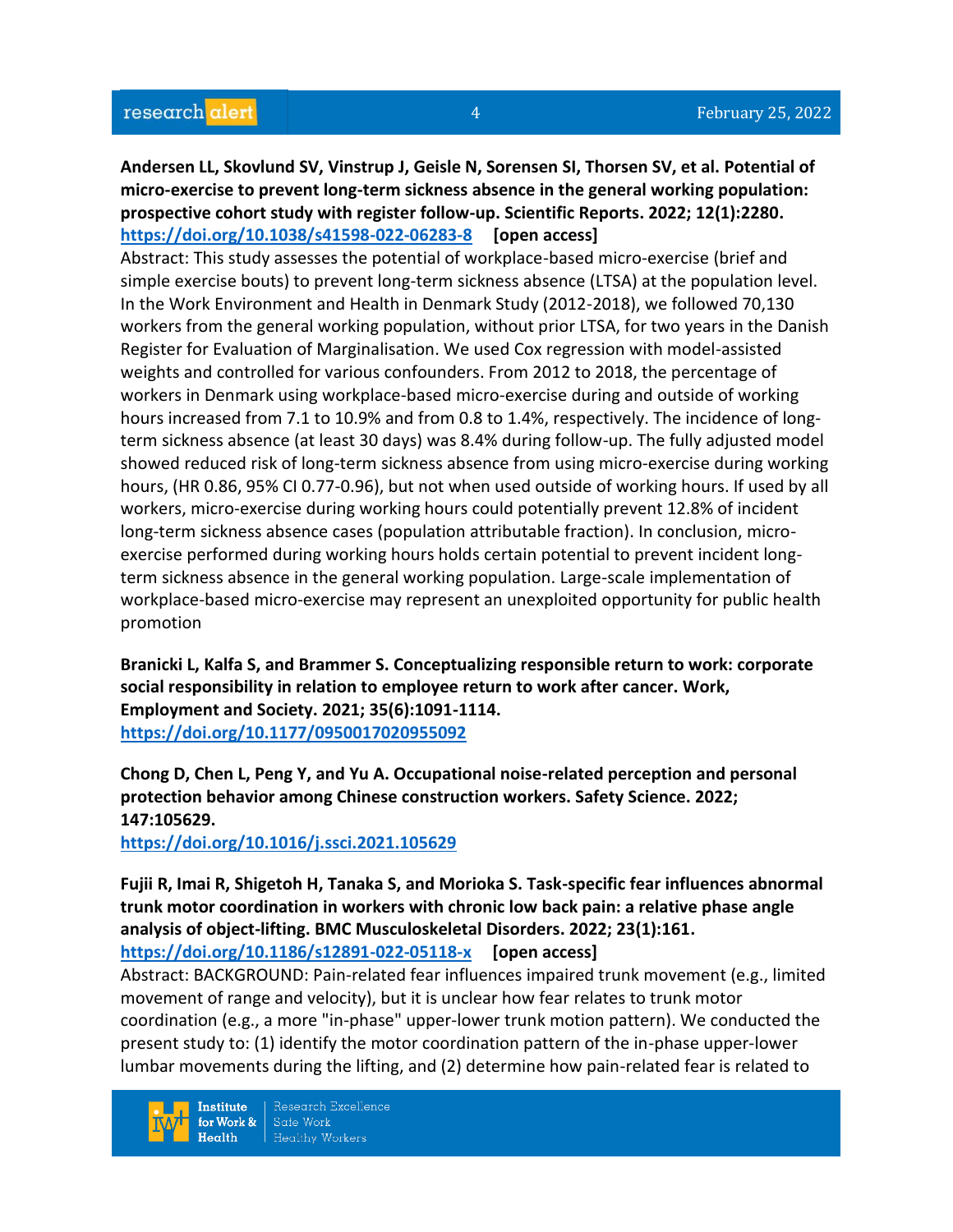the trunk coordination pattern in workers with chronic low back pain (CLBP). METHODS: We examined 31 male workers with CLBP (CLBP group) and 20 healthy controls with no history of CLBP (HC group). The movement task was lifting a box, the weight of which was 10, 30%, or 50% of the subject's body weight. We used a 3D motion capture system to calculate the mean absolute relative phase angle (MARP) angle as an index of coordination and the mean deviation phase (DP) as an index of variability. We used a numerical rating scale to assess the subjects' task-specific fear. RESULTS: The MARP angle during trunk extension movement in the 50% condition was significantly decreased in the CLBP group compared to the HCs; i.e., the upper lumbar movement was more in-phase with the lower lumbar movement. The hierarchical multiple regression analysis results demonstrated that a decreased MARP angle was associated with high task-specific fear. CONCLUSIONS: A more 'in-phase' upper-lower lumbar movement pattern was predicted by task-specific fear evoked when performing a work-related activity. Our findings suggest that an intervention for task-specific fear may be necessary to improve an individual's impaired trunk motor coordination

## **Goncalves L, Sala R, and Navarro JB. Resilience and occupational health of health care workers: a moderator analysis of organizational resilience and sociodemographic attributes. International Archives of Occupational & Environmental Health. 2022; 95(1):223-232.**

#### **<https://doi.org/10.1007/s00420-021-01725-8> [open access]**

Abstract: OBJECTIVES: Although previous studies have proposed a positive influence of resilience on the mental and physical health of health care workers, empirical evidence on its relationship with occupational health remains scarce. This study aimed to analyze the relationship between individual resilience and several occupational health indicators, as well as exploring the moderating role of organizational resilience and sociodemographic attributes on this relationship. METHODS: A cross-sectional design was used with a questionnaire applied to a sample of 325 workers from the Spanish health care sector. RESULTS: Individual resilience was significantly associated with the indicators of occupational health. A direct effect of individual resilience on job satisfaction was found. The influence of resilience on the perception of fatigue and suffering from an illness was reverse. Age moderated the impact of resilience on the perception of stress and medical leave. Besides, organizational resilience proved to be an important adjustment variable in job satisfaction and perception of stress. CONCLUSIONS: The findings show the relevance to take both individual and organizational resilience into account when applying intervention programs to improve the occupational health of health care workers

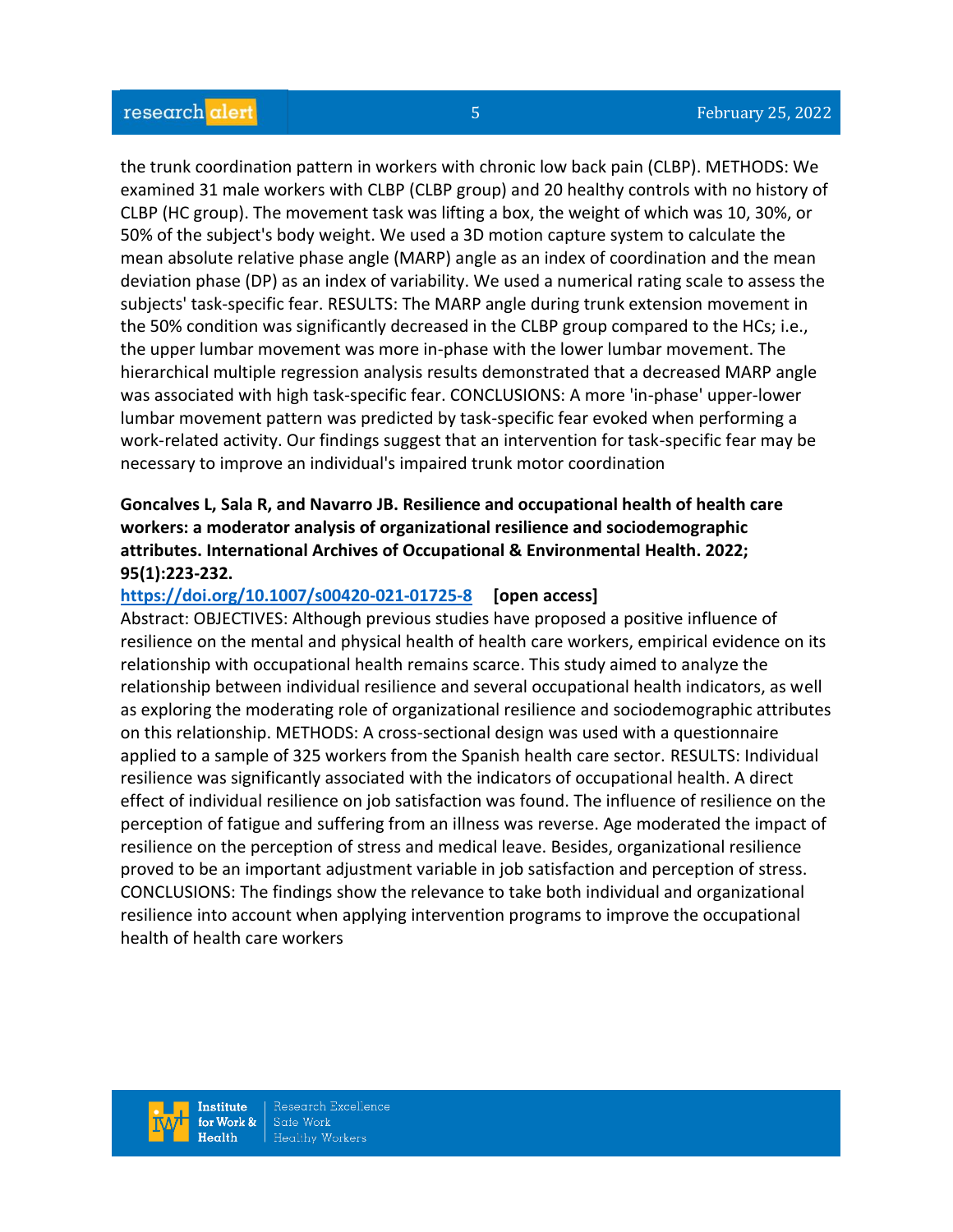# **Hallock KF, Jin X, and Waldman M. The total compensation gap, wage gap and benefit gap between workers with and without a disability. British Journal of Industrial Relations. 2022; 60(1):3-31.**

## **<https://doi.org/10.1111/bjir.12607> [open access]**

Abstract: Abstract The wage gap between workers with and without a disability has been widely documented. However, wages and salaries account for less than 70% of the total hourly cost of compensation for an average U.S. worker. In this study, we construct a measure of total compensation by linking the American Community Survey to a restrictedaccess version of the Employer Cost for Employee Compensation database, which contains detailed benefit measures for the years 2008 -2014. After controlling for selection into fulltime employment and other observed characteristics, we find that the percentage total compensation gap between full-time male workers with and without a disability is substantially larger than the percentage wage and salary gap. The opposite pattern is observed for full-time female workers. Our results suggest that considering only wage and salary may mask the true gaps in total compensation from employment. We also document a persistent benefits gap between workers with and without a disability. We discuss possible explanatory factors for the observed patterns in total compensation and benefit gaps

# **Hwang S and Beauregard TA. Contextualising intersectionality: a qualitative study of east Asian female migrant workers in the UK. Human Relations. 2022; 75(4):609-634. <https://doi.org/10.1177/0018726721989790>**

**Kronenwett M and Rigotti T. Subjective achievement experiences at work and reduced depressivity: the mediating role of psychological need satisfaction. European Journal of Work and Organizational Psychology. 2021; 30(6):837-849. <https://doi.org/10.1080/1359432X.2020.1862086>** 

# **Loh MY, Dollard MF, McLinton SS, and Tuckey MR. How psychosocial safety climate (PSC) gets stronger over time: a first look at leadership and climate strength. Journal of Occupational Health Psychology. 2021; 26(6):522-536.**

## **<https://doi.org/10.1037/ocp0000308>**

Abstract: Psychosocial safety climate (PSC) reflects the priority an organization sets for the psychological health and safety of its employees, important to predict future job design and worker health. PSC is assessed by aggregating employee perceptions to determine PSC level (mean scores) and strength (converging perceptions). Theoretically, the ideal climate is when PSC is high and strong, yet we do not know how to build these fundamentals. Since team leaders may transmit and shape PSC as set down by senior management, we explore their role (i.e., PSC and transformational leadership) in increasing and converging PSC perceptions in a team. We used three-wave longitudinal data (6-month lags) from 49 team leaders and 281 Australian health care workers nested in 49 teams. Multilevel analysis showed that team PSC levels increased over time. Using the consensus emergence model, PSC strength was

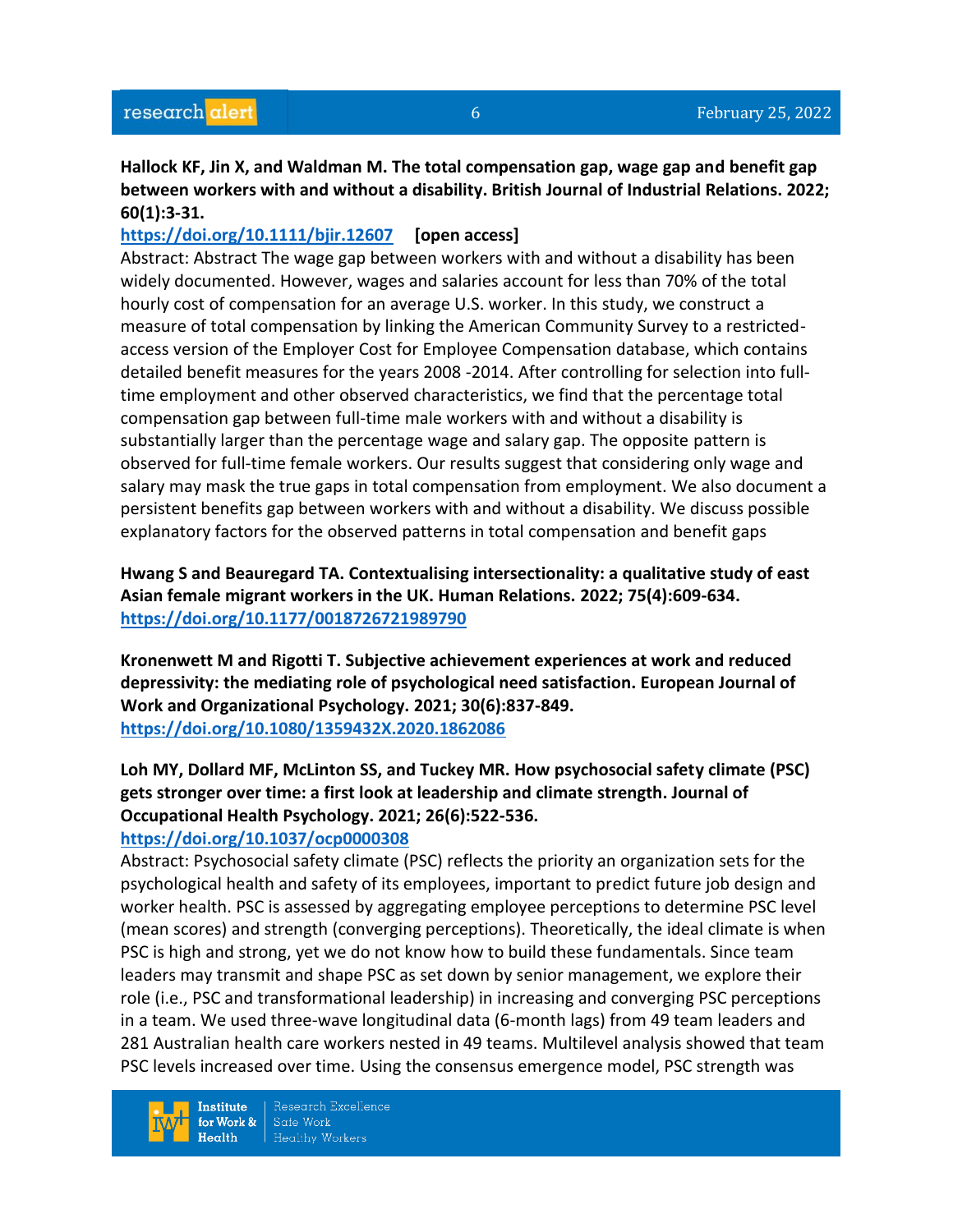moderated by PSC leadership. Considering PSC starting levels, when low, high PSC leaders were associated with increasing PSC, but if starting levels were high, low PSC leaders were associated with decreasing PSC levels and strength while high PSC leaders were associated with sustaining PSC strength. Transformational leaders had smaller effects than PSC leaders on PSC levels and no effect on strength. Mid-leaders' values and actions for employee psychological health are important to build PSC level and sustain strength. In this, they can reinforce PSC certainty and its safety signal effect which is shown to be important for reducing psychological problems. (PsycInfo Database Record (c) 2022 APA, all rights reserved)

# **Mailey EL, Rosenkranz R, Rosenkranz SK, Ablah E, Talley M, Biggins A, et al. Reducing occupational sitting while working from home: individual and combined effects of a heightadjustable desk and an online behavioral intervention. Journal of Occupational & Environmental Medicine. 2022; 64(2):91-98.**

#### **<https://doi.org/10.1097/JOM.0000000000002410>**

Abstract: Objective: This study examined the individual and combined effects of a heightadjustable desk and an online behavioral intervention on sedentary behavior and health among university employees working from home. Methods: Participants (N = 95) were randomly assigned to one of four conditions: Desk Only, Program Only, Desk + Program, or Control. Desk participants received a height-adjustable desk; program participants received a 12-week web-based intervention. Outcomes measured at baseline and post-intervention included workday sitting and cardiometabolic health outcomes. Results: Reductions in sitting were largest in the Desk + Program condition (-206 min/workday; d = 1.84), followed by the Desk Only condition (-122 min/workday; d = 0.98), and the Program Only condition (-96 min/workday; d = 1.13). There were no significant changes in the health outcomes assessed. Conclusions: Both a height-adjustable desk and an online behavioral intervention effectively reduced occupational sitting, and a combined approach was most effective. Copyright © 2021 American College of Occupational and Environmental Medicine.

# **Perales F, Ablaza C, and Elkin N. Exposure to inclusive language and well-being at work among transgender employees in Australia, 2020. American Journal of Public Health. 2022; 112(3):482-490.**

#### **<https://doi.org/10.2105/AJPH.2021.306602>**

Abstract: Objectives. To provide empirical evidence of the positive effects of exposure to inclusive language on trans employees' well-being. Methods. We leveraged unique data from a large Australian national survey of workplace diversity and inclusion (2020 Australian Workplace Equality Index Employee Survey), focusing on a subset of trans respondents (n=453). We derived self-reported and aggregate-level measures of exposure to transinclusive language and created a multidimensional index of employee well-being. We examined their relationships using fully adjusted random-intercept multilevel regression models. Results. We found strong, positive, and statistically significant associations between different indicators of exposure to inclusive language at work and trans employees' well-

**Institute** for Work &  $Health$ 

Research Excellence Safe Work **Healthy Workers**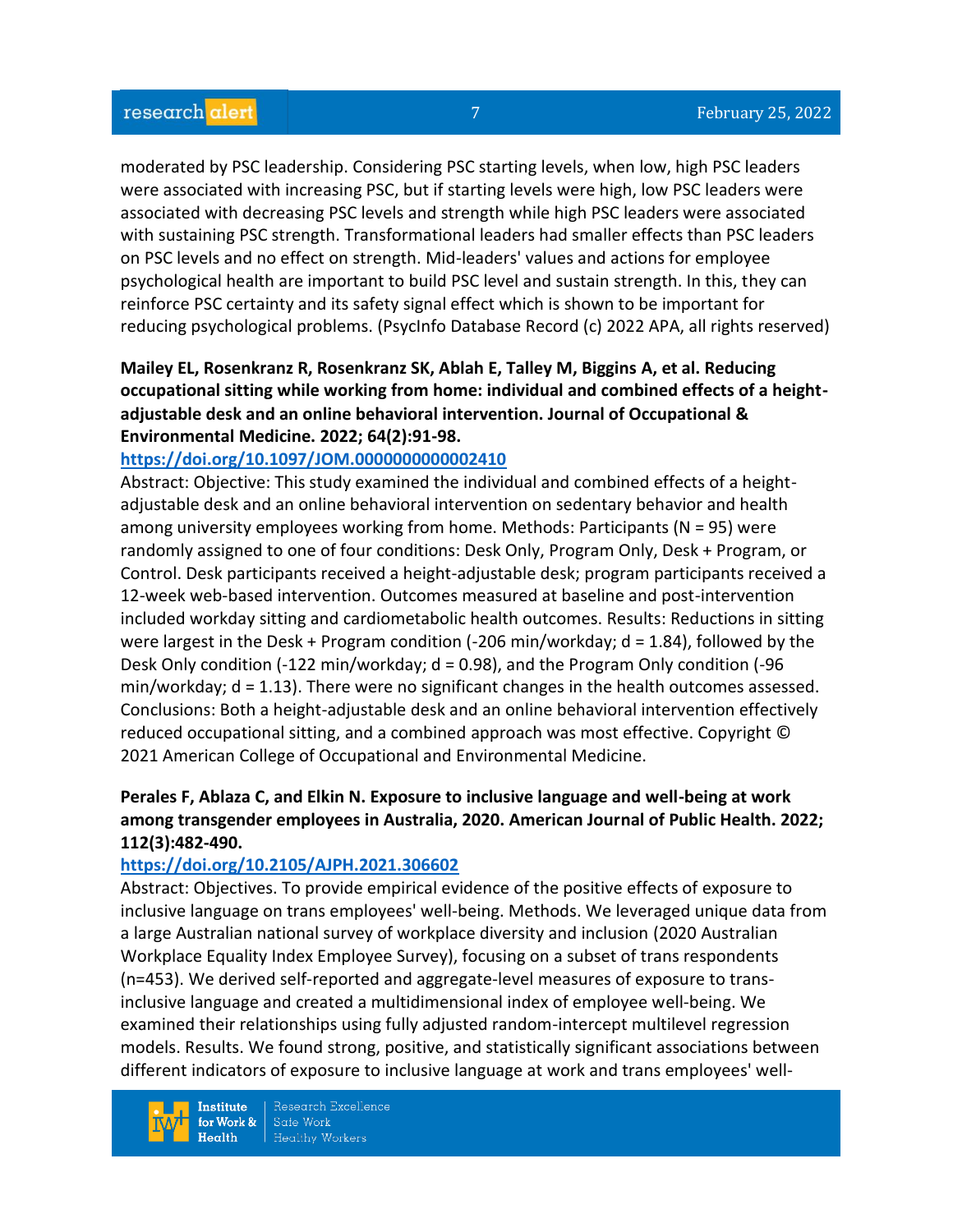being. These relationships were large in magnitude and emerged in the presence of an encompassing set of sociodemographic and workplace controls, including other markers of workplace diversity and inclusion (e.g., victimization experiences and identity disclosure). Conclusions. Our results provide robust evidence indicating that efforts to foster inclusive language at work can yield substantial, positive effects on trans people's feelings of belonging and inclusion, thereby contributing to their overall socioeconomic integration. (Am J Public Health. 2022;112(3):482-490. https://doi.org/10.2105/AJPH.2021.306602)

# **Quigley DD, Qureshi N, Gahlon G, and Gidengil C. Worker and employer experiences with COVID-19 and the California Workers' Compensation System: a review of the literature. American Journal of Industrial Medicine. 2022; 65(3):203-213.**

#### **<https://doi.org/10.1002/ajim.23326>**

Abstract: BACKGROUND: Given workplace risks from COVID-19, California policymakers passed Senate Bill (SB) 1159 to facilitate access to workers' compensation (WC) benefits for frontline workers. However there has been no review of the available evidence needed to inform policy decisions about COVID-19 and WC. METHODS: We conducted a literature review on worker and employer experiences surrounding COVID-19 and WC, adhering to the Preferred Reporting Items for Systematic Reviews and Meta-Analyses (PRISMA) guidelines. RESULTS: Forty articles were included (16 about worker experiences and 24 about employer practices). Most were not about experiences and practices related to COVID-19 and WC. Worker studies indicated that paid sick leave reduced new COVID-19 cases and COVID-19 activity. Studies also found that rural agricultural and food processing workers lacked sick leave protection and faced severe housing and food insecurity. Studies on workplace health and safety indicated that healthcare workers with access to personal protective equipment had lower stress levels. Studies about employer practices found that unrestricted work in high-contact industries was associated with increased risks to at-risk workers, and with health disparities. No studies examined worker COVID-19 experiences and WC claims or benefits, job loss, retaliation, workers' medical care experiences, and return-to-work or leave practices. CONCLUSIONS: Our review identified experiences and practice related to COVID-19 and the WC system, but not specifically about WC and COVID-19 WC claims or benefits. Further research is needed to document and understand evidence underpinning the need for WC coverage for COVID-19 and to evaluate the impact of the current SB 1159 bill on WC in California

**Ralston K, Everington D, Feng Z, and Dibben C. Economic inactivity, Not in Employment, Education or Training (NEET) and scarring: the importance of NEET as a marker of long-term disadvantage. Work, Employment and Society. 2021; 36(1):59-79. <https://doi.org/10.1177/0950017020973882>**